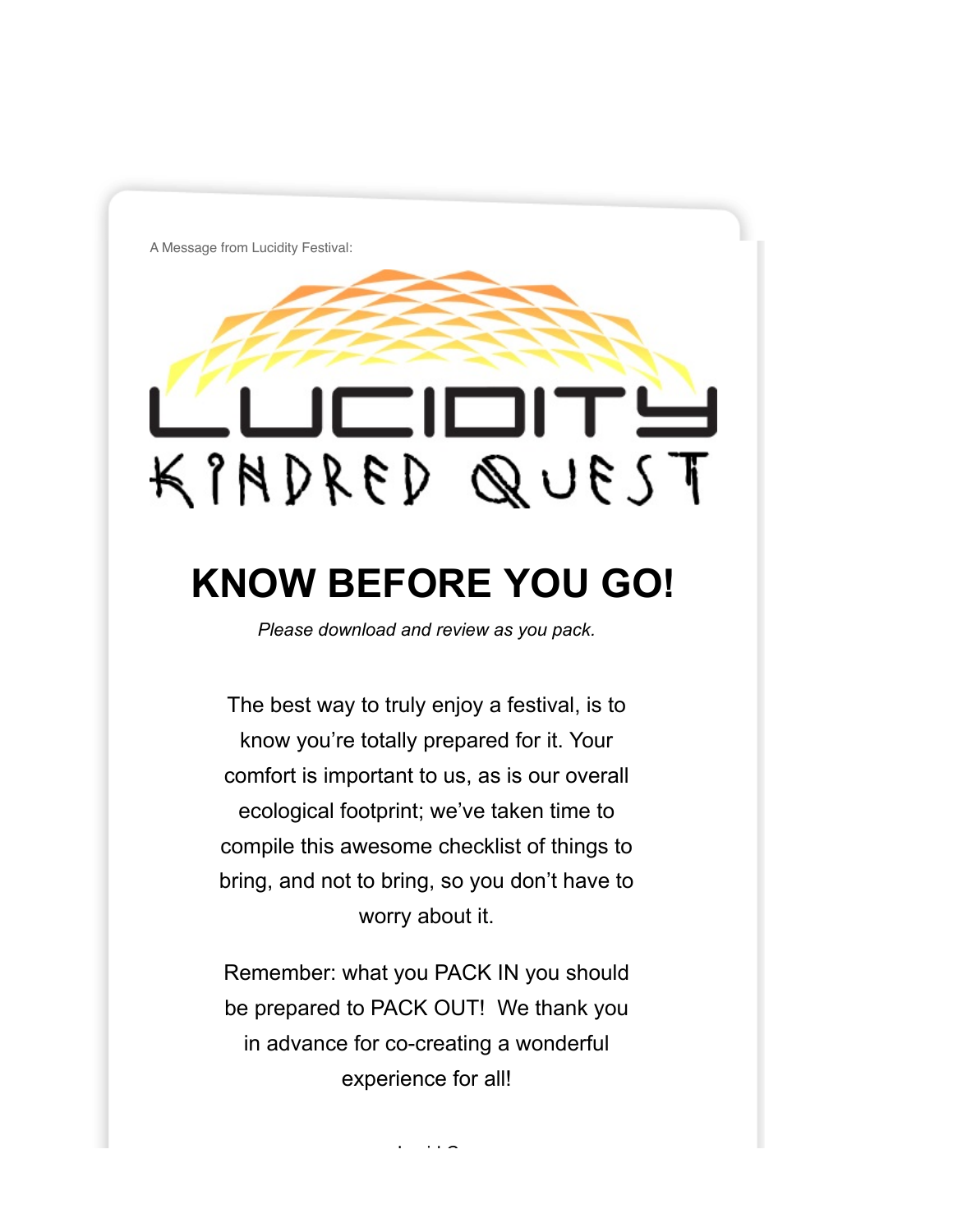- Lucid Crew

# Kindred Camping List

#### **YOUR TICKETS!!! + MATCHING PHOTO ID**

Before you head out, make sure everyone has an electronic or printed version of their very own ticket. Log in to your Eventbrite account to make sure names are accurate. If you were lucky enough to get an early arrival, car camping, or RV pass, BRING IT.

#### **CASH (\$20 minimum)**

Every vehicle on site without a Car Camping Pass is subject to a \$20 Environmental Impact Fee. Be prepared to pay this when you arrive. ATMs will be located once you are on site.

#### **CLOTHES / undies / socks / shoes** No Nudity allowed on site. We're a family event. Sorry folks. :)

- **COATS / HATS / SCARVES / WARM AND FUZZIES** It's pretty warm during the day but at night it can get awfully chilly!
- **Tent / Sleeping Bag / Squish**

#### **3 Trash Bags: Landfill / Recycling / Compost**

In order to keep our beautiful site clean and be part of our mindful collaboration we ask that you Pack In & Pack Out! Our facilities will be set up to take your trash for a fee if you want to walk it to the dumpsters. Let's Leave it Better!

**Reusable Water Bottle (or Camelback) / Plate & Bowl / Utensils** Help us #endsingleuse items - be part of the solution! If you do not want to bring your own, Lucidity Artifacts will be selling an amazing branded insulated water bottle. Also, bring a large water container for your campsite.

### **Food / Snacks / Provisions**

But check out our list of **Kindred Nourishment** providers first. ;)

Help cut down on your trash and harmful fly-aways - unpack wrappers and eliminate all unnecessary garbage BEFORE you arrive onsite. Don't forget what you buy beforehand makes a difference too - let your dollars speak a world of change!

Did you know? Lucidity has a deep commitment to supporting our local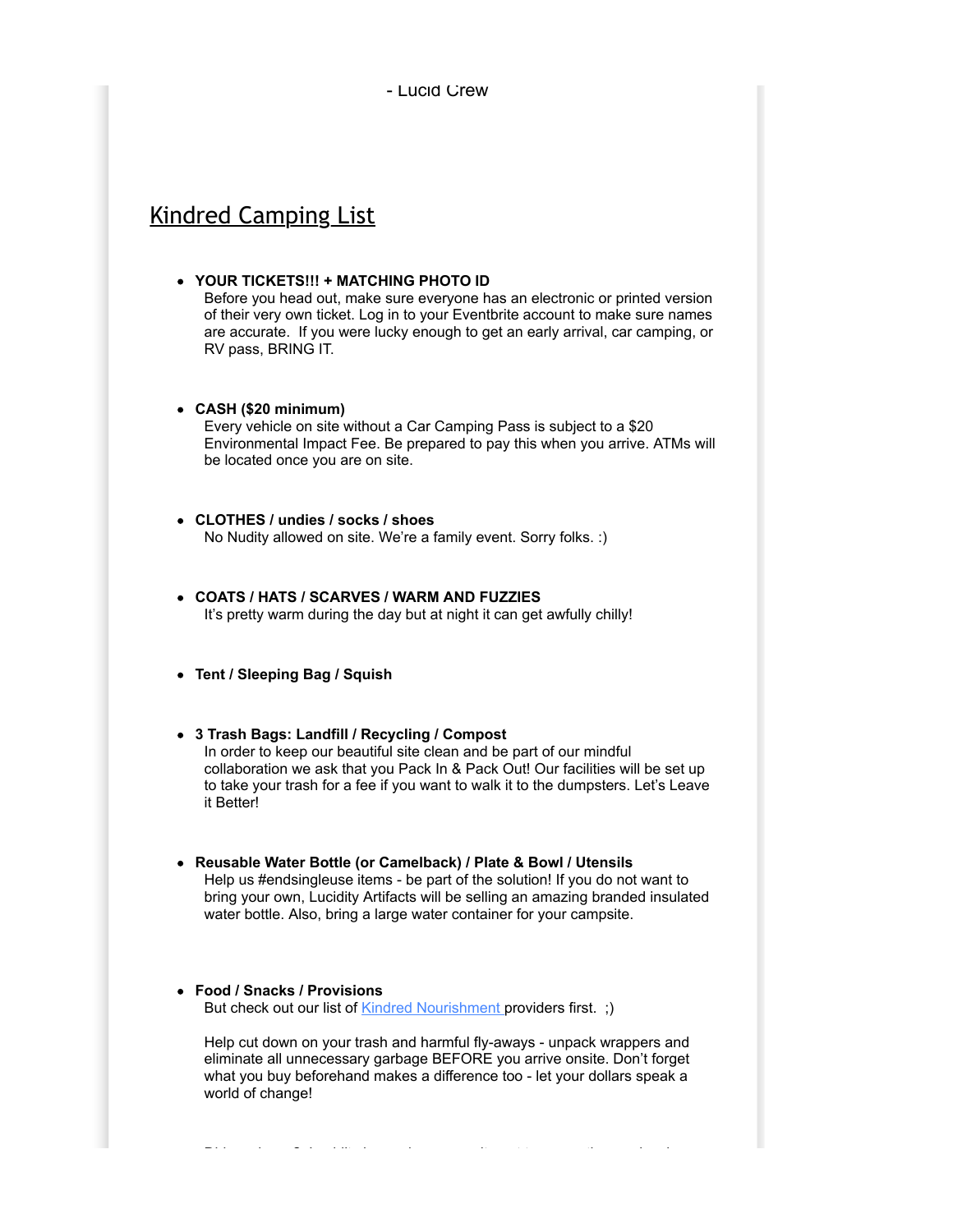Did you know? Lucidity has a deep commitment to supporting our local community. Our partnership with the [Isla Vista Food Co-op](http://islavistafoodcoop.blogspot.ca/) has been running strong for all 4 years of Lucidity! And we want to share our favorite 43 year old community-owned grocery store treasure with all of you! Just for Lucidity Ticket holders, **receive \$5.00 of of your \$25.00 or more purchase** at the Coop on your way to or from Live Oak!

Show your Lucidity Festival ticket email from Eventbrite at the cash register to claim your \$5.00 off!

The IV Food Co-op is excited to support Lucidity's Strategy For Good yearround community giving program! 2% of total store sales on Thursday April 9th and Friday April 10th will be donated back to the Strategy for Good!

**Flashlight / Headlamp / LED operated anything** No disposable Glow Sticks! They are toxic, can't be recycled and really are against everything we're tryin' to do here.

#### **Essential Toiletries and Medications**

There will be shampoo/conditioner/bodywash supplied at our showers for your use! toothbrush / toothpaste / floss comb / brush / hair ties

sunscreen toilet paper (back up)

**Yoga Mat / Phone (alarm clock) / Charger** Show up to workshops on time and ready. Or, unplug from the phone and bring a battery alarm clock instead! Looking for a place to charge your phone? Hook it up to the power of the sun at our solar charging station!

# THINGS YOU WONT NEED!

**Charcoal / charcoal grills** This is part of the open flame mandate. Feel free to bring a propane grill.

#### **FIREWOOD**

Open flames are absolutely forbidden onsite. We will have a few bonfires with scheduled fire tenders onsite to warm up by. Its for your safety and everyone elses.

**Fire Toys** We kindly ask that, unless you've been approved to spin fire at the event, you leave your firetoys at home. Thanks :)

We cannot stress how bad these are for the environment. Instead, bring LED

**GLOWSTICKS**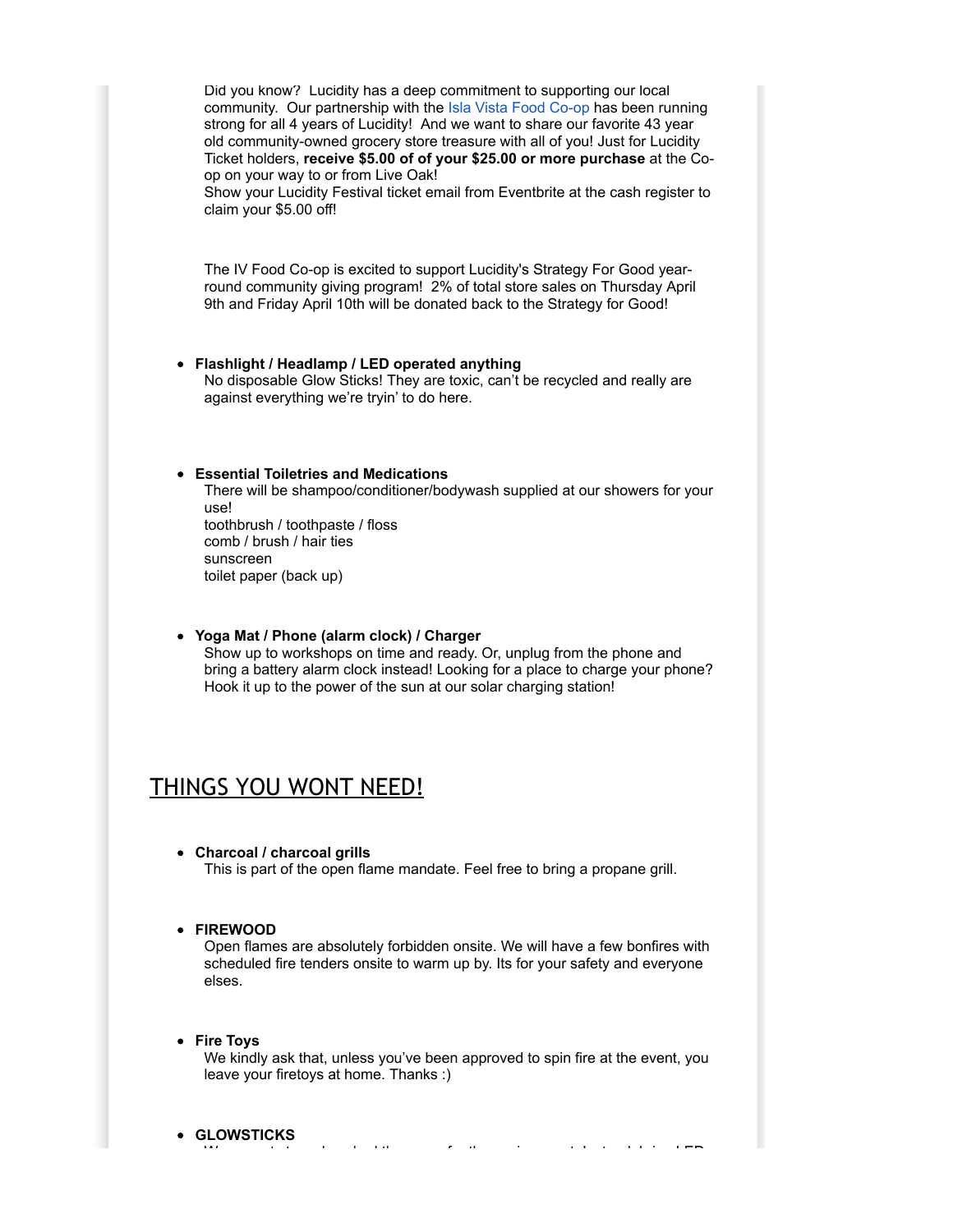We cannot stress how bad these are for the environment. Instead, bring LED anything. There are lots of substitutes!

#### **Loving Furry Companions**

And no we don't mean your romantic partner. Dogs, Cats, snakes, birds, lions, tigers, and bears...Oh my! are NOT allowed at the Live Oak Campground.

#### **Sound Systems**

We've got the music covered. Leave the boom box at home. Please be considerate of your neighbors and don't blast the car stereo either.

#### **Vehicles - Recreational (RV's) or a School bus**

We're not kidding. Unless you have an RV pass, or are carpooling with 30+ (in which case we would definitely pat you on the back and say "Well done!") DO NOT BRING A LARGE VEHICLE OVER 18FT. There are no more passes available for purchase and you are not allowed to camp in our parking lots, it's far away from all the fun anyway!

#### **Vehicles - Regular (Challenge!)**

Carpool with your friends and use our awesome shuttle bus. Let's work together to curb the amount of vehicles at Lucidity! Detach from their personal transportation vessel for the weekend, it will feel good.

## OTHER IMPORTANT INFO

#### **Rideshare & Carpool**

[Jump on the Schoolbus](http://www.jumpontheschoolbus.com/lucidity-transportation.php) - Room for you and your gear, a wicked sound system, and U shaped seating! Only \$12 ROUNDTRIP, no \$20 Impact fee, and expedited arrival into the event!! Or you could check [Ricky Rides](http://www.rickyrides.com/lucidity-festival-kindred-quest) for a rideshare opportunity; meet some new friends!

#### **Onsite Shuttle System**

All vehicles that don't have car camping passes will be parking in one of two parking lots. This year, our shuttling system has been much improved to provide you with a safe and comfy ride into the event with all your gear.

#### **Party Mindfully**

If you are ever feeling out of place and need some loving guidance, look for Lucidity Guardians roaming the grounds wearing red decorative sashes. And remember while you are at Lucidity to cause no harm to yourself, no harm to others, and no harm to the land. We are fortunate to be able to gather under the beautiful oak trees - let's leave ourselves and the land better than we arrived :)

#### **Bag Check / Lost & Found**

Don't want to Lose your Sh\*#? Label all your items, especially those that are more precious to you. Or come check your bag or equipment at our Vault,